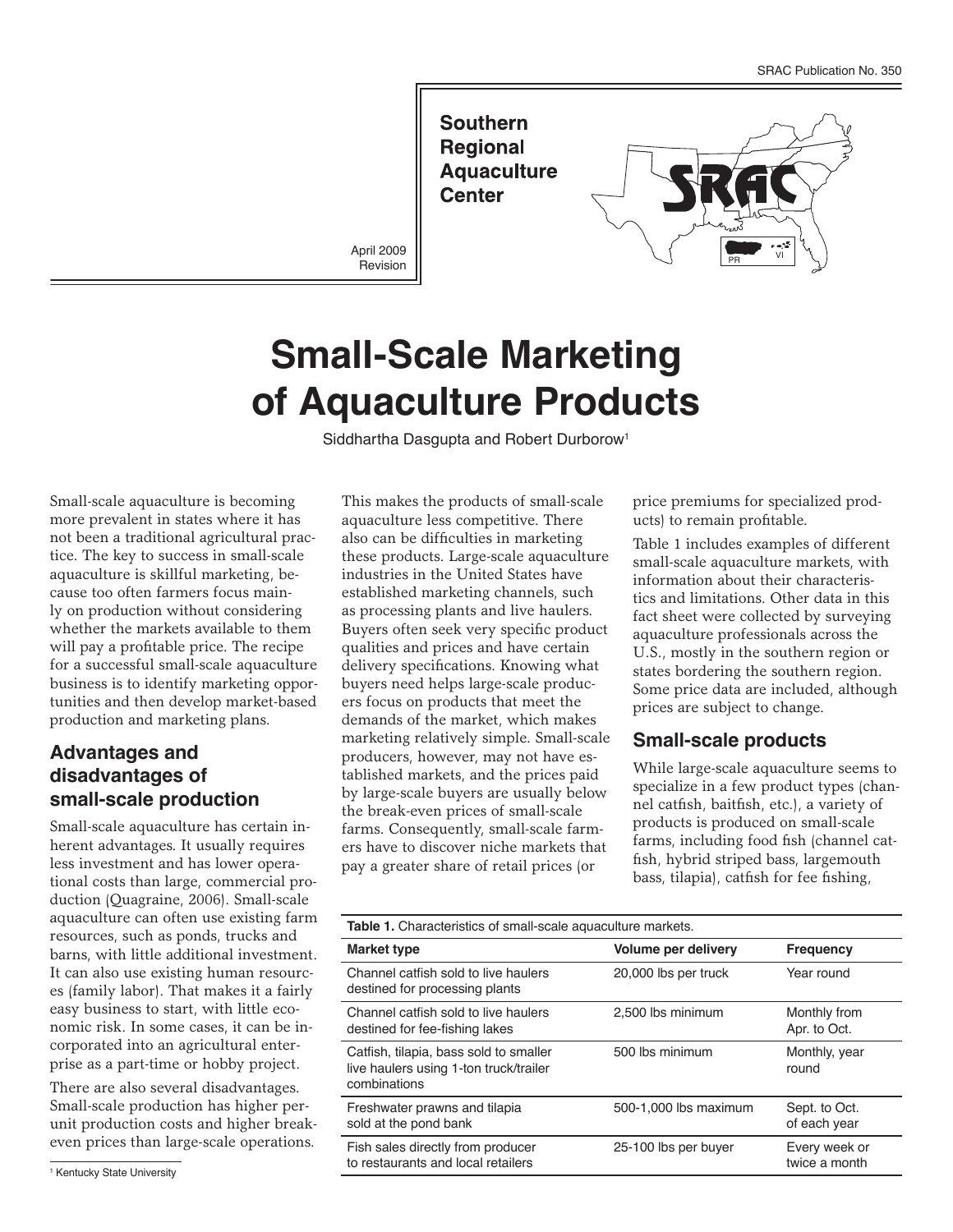baitfish (golden shiners, rosy red minnows), crustaceans for food and bait (freshwater prawns, crawfish), and ornamental fish and crustaceans (koi, goldfish). This is because markets that are profitable for small-scale producers tend to want small amounts of a large variety of products. These are common products of small-scale producers.

- Kentucky channel catfish, largemouth bass, rainbow trout, freshwater prawns, koi, baitfish
- • Virginia freshwater prawns, channel catfish, hybrid striped bass, rainbow trout
- North Carolina channel catfish, freshwater prawns, hybrid striped bass, koi
- • Texas channel catfish, tilapia, hybrid striped bass, crawfish
- Alabama catfish, tilapia, bass, bluegill, crawfish, shrimp, ornamental fish
- Arkansas bass, crawfish, freshwater prawns, turtles

#### **Live product sales**

Sales to live haulers are attractive to producers because live haulers might purchase the entire production at the farm (without the need for producers to transport their products to the market) and farmers get paid at the point of purchase. Small-scale channel catfish farmers in Kentucky, Arkansas, Tennessee and Texas have been selling to live haulers for a number of years at prices higher than those paid by processing plants; most of these fish were destined to stock fee-fishing operations. These live haulers seek 2-pound fish in sufficient volume to fill their trucks (minimum load is 2,000 to 2,500 pounds of fish for tractor trailers), and prefer farms that can sustain a consistent supply.

Current marketing information indicates that live haulers are also transporting food fish from small-scale farms to markets. In Indiana, almost all hybrid striped bass (2008 sales price \$3 per pound) and tilapia (2008 sales price \$2 per pound) are grown on small-scale farms and sold to live haulers, who re-sell the fish to grocers and restaurants in the Chicago area. In Kentucky, live haulers purchase largemouth bass and rainbow trout from small-scale producers both for food

and for recreational pond stocking.

The hauling capacity of commercial live haulers varies considerably; some use large tractor-trailer systems that carry up to 20 tons of water, while others use smaller flatbed trucks that haul 5 to 10 tons of water. Some small-scale live haulers in states such as Kentucky, Indiana, Illinois and Missouri use pickup trucks/gooseneck trailers and buy smaller volumes of a variety of fish such as largemouth bass, hybrid striped bass, catfish, tilapia, bighead carp and grass carp to supply retailers and restaurants in metropolitan areas. These live haulers are better able to service small farms because they require less fish per load (200 to 500 pounds) and prefer farms that have several types of fish for sale, which is more likely to be true of small-scale aquaculture.

Some enterprising producers haul their own fish. Baitfish farmers in Kentucky sell 10 to 20 pounds of minnows per week per farmer during spring and summer to local bait shops. Farmers in Alabama, Kentucky, Missouri and North Carolina haul small quantities of sport fish to live fish dealers who sell them for private pond stocking. Farmers in Alabama, Kentucky, Missouri, North Carolina and Virginia haul ornamental fish, such as 4- to 6-inch koi, to pet shops and private pond supply stores at prices ranging from \$1.50 to \$4.00 per fish (2008 price). Small-scale farmers also haul their fish to ethnic grocery stores and restaurants. Grocers who sell live fish usually have holding tanks and farmers make regular deliveries to these customers.

Producers considering starting their own live hauling operation should know the following.

- A ½-ton pickup truck will haul 100 gallons of water in the bed.
- A 3⁄4-ton truck will haul up to 250 gallons.
- A 1-ton truck can haul up to 400 gallons.
- A 1-ton truck with a gooseneck trailer can haul up to 1,000 gallons of water.
- If a hauling tank is wider than 4 feet, baffles should be installed in the tank for safety.
- The loading rate for fish is 1 to 3 pounds of fish per gallon of water,

depending on fish size and species.

- • Fish should be loaded into trucks during cooler times of the day.
- • Evaporated salt (non-iodized) should be mixed in the transportation water at 3 to 6 parts per thousand. Live hauling tanks must be oxygenated and the use of fine-pore diffusers reduces oxygen expenditure.

Certain government permits are required for live hauling and sales. Some states require a live fish transportation permit (check with your state's department of wildlife and fisheries regulation). Drivers must carry documentation showing the origin of their live fish, such as a sales receipt from the farmer who supplied the fish or a propagation permit if the live hauler is selling his/her own fish. Fish originating from Great Lakes states must have appropriate VHS certification. To operate in these states, contact the state agency for wildlife and fisheries regulation. Some states require farmers to have business licenses if they sell live fish directly to consumers.

Table 2 is an example enterprise budget for a small-scale live hauling operation that supplies largemouth bass to four restaurants in a neighboring city at 50 pounds per week per restaurant for 16 weeks per year. Largemouth bass was chosen for this example because this high-value fish is not available from typical restaurant food suppliers, yet it is well accepted by many consumers and highly favored by chefs. Thus, there is opportunity for a small-scale distributor to enter the restaurant supply chain with this product. Table 2 shows the operating and fixed costs associated with a small-scale live hauling operation. Clearly, the truck and equipment costs (\$38,900) are substantial, so prospective live haulers should consider investing in this enterprise only if careful market research shows that there are unsupplied and undersupplied markets that are feasible and profitable to serve. Table 2 can be generalized into other scenarios where producers could sell small amounts of live aquaculture products to local restaurants and retailers.

The profitability of small-scale live hauling depends on finding buyers such as bait shops, pet stores, restaurants or grocery stores that will pay a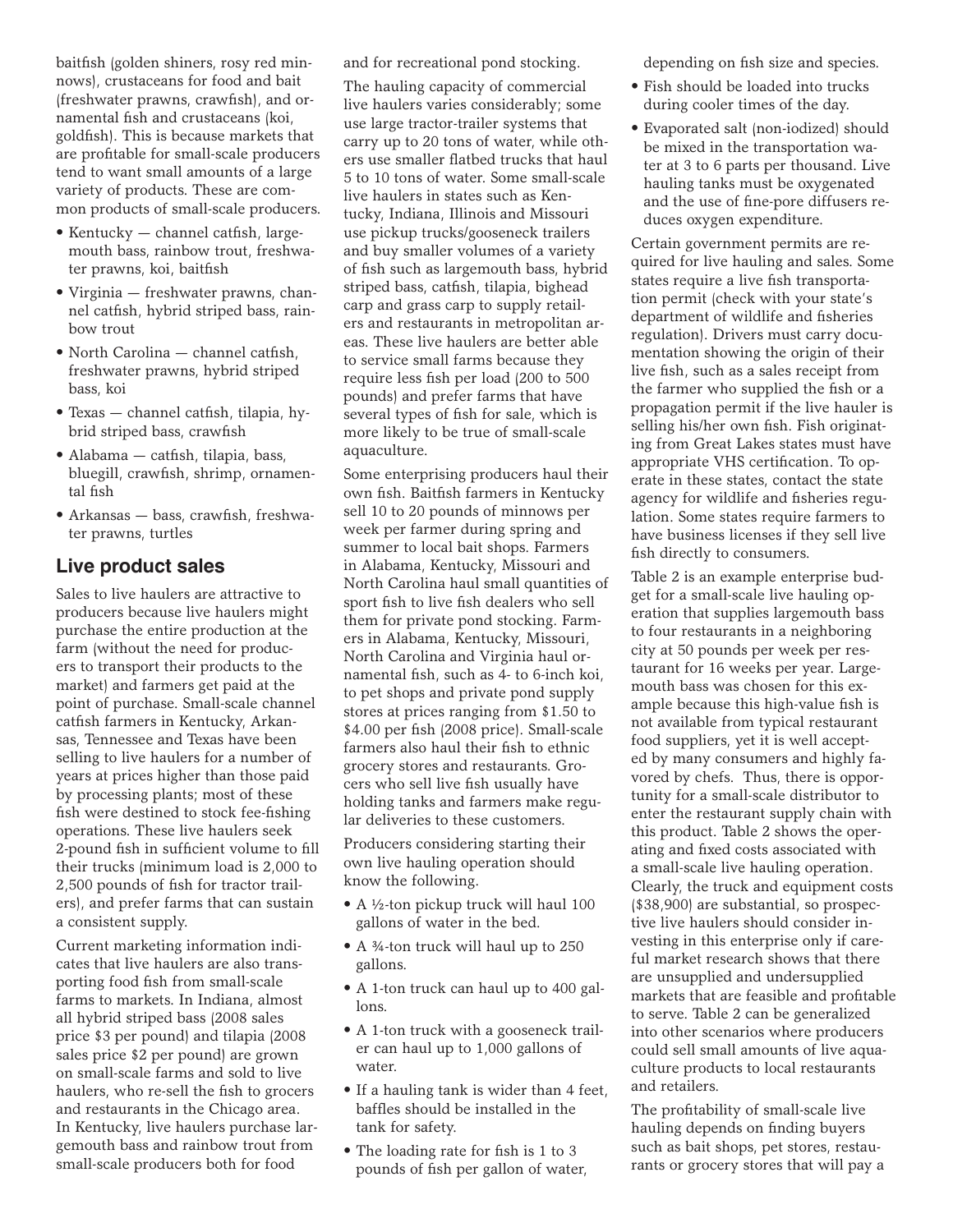competitive price. There is potential for success, however, because small markets with limited demand are not well-served by larger live haulers. Consult with your state's Extension aquaculture specialist to find out if live sales would be profitable before you make any production and marketing plans.

## **On-farm sales**

Many small-scale farms are profitably selling fish and crustaceans directly to consumers at the pond bank. Most freshwater prawn growers in Kentucky, Indiana, North Carolina, Tennessee and Virginia sell their product to waiting customers within a few hours of harvesting their ponds. The prices they receive range from \$6 to \$10 per pound (2001–2008 prices). In North Carolina, live crawfish are sold to consumers at the pond bank or at roadside stands. Some prawn farmers in Kentucky polyculture tilapia with

prawns in floating cages; the fish are often sold whole at the pond bank for \$3.00 to \$3.50 per pound (2003–2008 prices). In Virginia, farmers sell cagecultured channel catfish (during summer) and rainbow trout (during winter) at the pond bank for an average of \$1.05 per pound and \$2.25 per pound, respectively (2008 prices).

Food festivals are another venue for on-farm sales; farm products are cooked and sold to consumers at the farm. Prawn farmers in Kentucky, Missouri, Ohio and Tennessee have held on-farm food festivals where freshly harvested crustaceans are cooked and sold to waiting crowds. The North Carolina Crawfish Producers Association holds several promotional boils at farmers' markets each year. During such events, other farm products are for sale as well. While the advantages to this marketing practice are clear, a major disadvantage involves the financial risk. Some food festivals have

failed because of inclement weather and poor attendance. More information about food festivals, including economic results, is available from Dasgupta (2003).

The costs associated with on-farm sales must be added to the cost of production to determine the product's price. Table 3 lists costs associated with selling 1 water-acre of freshwater prawns to consumers at the pond bank. These costs could be subdivided into operating and fixed costs associated with harvesting (labor, fuel, maintenance and equipment costs for truck, seine, baskets and water pump), holding product (labor, ice and equipment costs for holding tanks), and selling product (advertisement, telephone, labor and cost of a scale). Table 3 can be generalized for other aquaculture products sold on the farm.

Advertisement, customer feedback, and product differentiation are very

**Table 2.** Annual enterprise budget for a small-scale live hauling operation selling largemouth bass to four local restaurants at 50 pounds per week for 16 weeks per year. Interest rate  $= 10\%$  per annum.

| <b>Item</b>                                            | Quantity     | <b>Units</b> | <b>Price</b>        | <b>Value</b>    |
|--------------------------------------------------------|--------------|--------------|---------------------|-----------------|
| Revenue:                                               |              |              |                     |                 |
| Live largemouth bass (sold by live hauler)             | 3,200        | Ibs          | \$8.00              | \$25,600        |
| Variable costs:                                        |              |              |                     |                 |
| Live largemouth bass (bought by live hauler)           | 3,700        | Ibs          | \$4.00              | \$14,800        |
| Fuel                                                   | 320          | gallons      | \$2.00              | \$640           |
| Labor                                                  | 64           | man-hours    | \$10.00             | \$640           |
| Telephone                                              | 4            | months       | \$10.00             | \$40            |
| Oxygen                                                 | 16           | tanks        | \$30                | \$480           |
| Salt                                                   | 320          | Ibs          | \$0.50              | \$160           |
| Maintenance                                            |              |              |                     | \$336           |
| Annual permits                                         |              |              |                     | \$60            |
| Total annual operating expenses                        |              |              |                     | \$17,200        |
| Interest on operating costs                            |              |              |                     | \$573           |
| <b>Fixed costs:</b>                                    | <b>Value</b> | Lifespan     | <b>Depreciation</b> | <b>Interest</b> |
| 4x4 truck (1 ton) 33% charged to live hauling business | \$33,000     | 10 years     | \$1,089             | \$545           |
| Fish hauling tank                                      | \$3,780      | 15 years     | \$252               | \$189           |
| Chute (\$180) and latches (\$200)                      | \$300        | 15 years     | \$20                | \$15            |
| Diffuser grid and hoses                                | \$350        | 3 years      | \$117               | \$18            |
| Dissolved oxygen meter                                 | \$700        | 5 years      | \$140               | \$35            |
| Agitators                                              | \$220        | 3 years      | \$73                | \$11            |
| Water pump                                             | \$550        | 3 years      | \$183               | \$28            |
| <b>Total annual fixed costs</b>                        |              |              |                     | \$2,715         |
| <b>Annual profit</b>                                   |              |              |                     | \$5,112         |
| <b>Returns to labor</b>                                |              |              |                     | \$5,752         |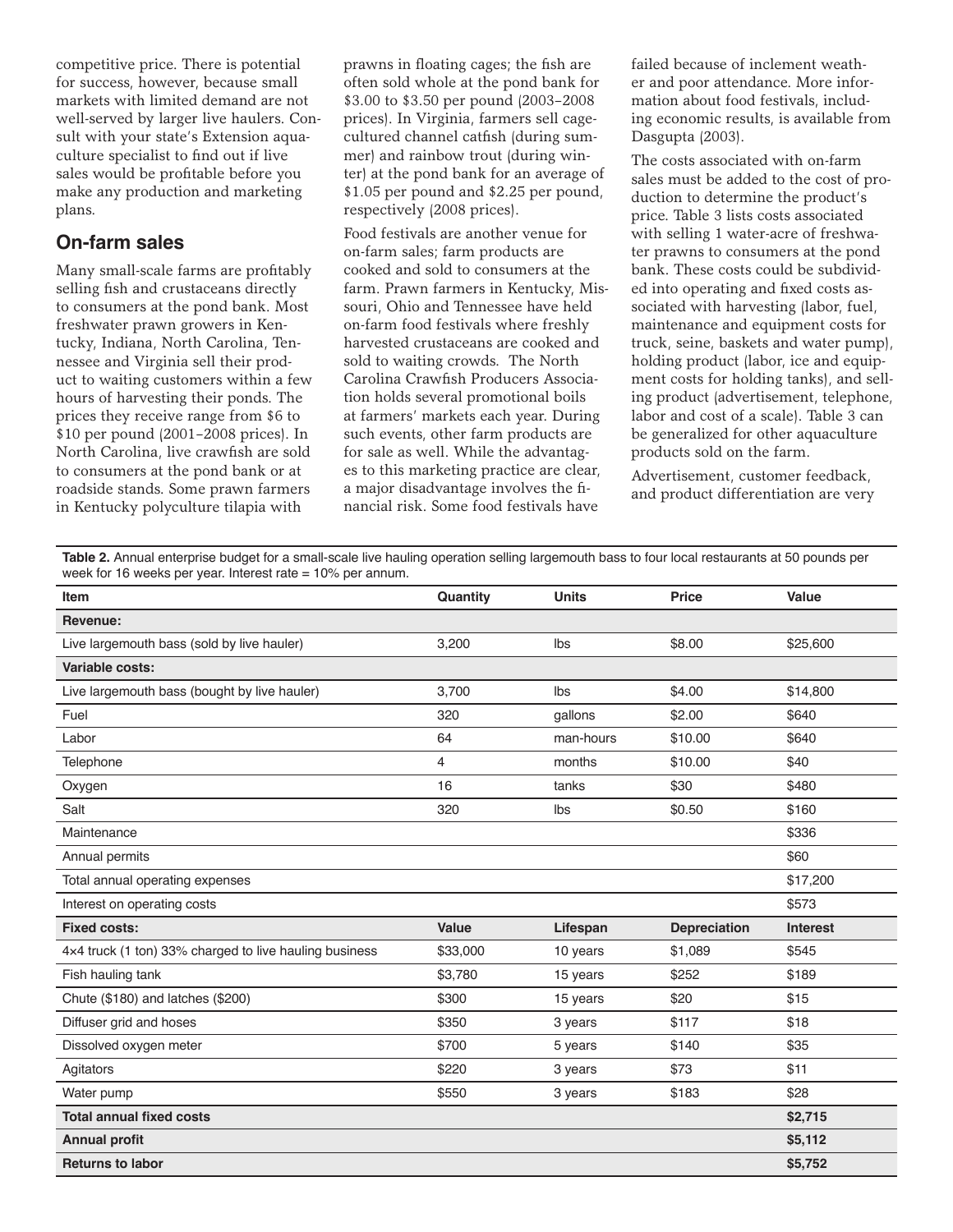| Table 3. Costs of harvesting and selling freshwater prawns from a single 1-acre pond. |          |              |                     |                 |
|---------------------------------------------------------------------------------------|----------|--------------|---------------------|-----------------|
| Item                                                                                  | Quantity | <b>Units</b> | <b>Price</b>        | Value           |
| Variable costs:                                                                       |          |              |                     |                 |
| Labor                                                                                 | 40       | man-hours    | \$10                | \$400           |
| Fuel                                                                                  | 10       | gallons      | \$2                 | \$20            |
| Ice                                                                                   | 1,000    | Ibs          | \$0.17              | \$170           |
| Advertisement                                                                         |          |              |                     | \$100           |
| Telephone                                                                             | 4        | months       | \$10                | \$40            |
| Sales license                                                                         |          |              |                     | \$10            |
| Maintenance                                                                           |          |              |                     | \$44            |
| Total variable costs                                                                  |          |              |                     | \$784           |
| <b>Fixed costs:</b>                                                                   | Value    | Lifespan     | <b>Depreciation</b> | <b>Interest</b> |
| Seine                                                                                 | \$450    | 5 years      | \$90                | \$23            |
| <b>Baskets</b>                                                                        | \$100    | 2 years      | \$50                | \$5             |
| Water pump                                                                            | \$550    | 5 years      | \$110               | \$28            |
| Two holding tanks                                                                     | \$1,000  | 10 years     | \$100               | \$50            |
| Scale                                                                                 | \$190    | 5 years      | \$48                | \$10            |
| Pickup truck (1% of value charged to harvesting activities)                           | \$200    | 10 years     | \$20                | \$10            |
| Total equipment cost and annual fixed costs (=\$534)                                  | \$2,490  |              | \$408               | \$126           |

important for successful on-farm sales. Farmers have used local newspapers, roadside billboards and radio stations to advertise upcoming harvests. Advertisements must include contact information, farm location, products, available dates and prices. While expensive, advertisement is essential for beginning farmers who want to create a customer pool. In many areas it is important to advertise in Spanish also to reach potential Hispanic clientele.

To enjoy continued success in this market, producers must have satisfied customers. Insightful producers ask their buyers what they like and dislike about the products. Price is usually the main thing customers dislike, but others could be product size, farm location, harvesting schedule, etc. With this feedback producers should "fine tune" their products to satisfy their customers' preferences. Current trends indicate that customers who will travel to a farm to buy fresh food usually support local production, care about food quality, and prefer environmentally friendly farming practices. Accordingly, producers should differentiate their products by promoting the low environmental impact of their farms, which can be achieved by limiting chemical use and controlling farm effluent discharges. Using local feed is another product differentiation tool;

for example, in Kentucky, tilapia and prawn farmers could opt for distillers' grains as a feed ingredient, which can be obtained from local distilleries. These methods are necessary to engender the customer loyalty that is crucial for pond bank sales.

#### **Wholesale sales**

The economics of production usually dictate that small-scale farms need to receive retail prices to be profitable. However, some small-scale aquaculturists are selling profitably to wholesale buyers. This is encouraging because wholesale marketing has lower transactions costs and requires less market intelligence than retail or direct marketing options.

In Kentucky, seafood wholesalers and distributors servicing restaurants in major metropolitan areas purchase whole hybrid striped bass on ice from local producers at prices that make small-scale aquaculture profitable. In Texas, a large-scale hybrid striped bass producer is acting as a wholesale buyer and distributor for several small-scale bass producers. The fish are then sold whole on ice to retailers and restaurants in metropolitan areas. One caveat to these success stories is that smallscale producers may find they can sell profitably to wholesalers only if their

products have few commonly available substitutes. Hence, bass could be sold profitably to wholesalers but not freshwater prawns (close substitute for marine shrimp) or channel catfish (close substitute for imported catfish, Basa and Tra).

Small-scale producers can cooperate to take advantage of economies of scale, which makes it easier to profit at wholesale prices. For example, in North Carolina a hybrid striped bass cooperative sells whole boxed fish to wholesale buyers in the northeastern U.S. and Canada.

A new group of wholesale buyers that has emerged recently is small-scale processing plants. These are typically one-room operations employing family members and farm workers to hand process limited volumes of fish and crustaceans. While most of these processing plants use products grown by the plant owners, many also purchase products from local farmers. Typically, these processors buy channel catfish, tilapia, trout and freshwater prawns from local producers and sell the processed products to local restaurants or directly to customers via their own retail store or at farmers' markets.

Many small-scale producers and processors are acting as wholesalers/distributors in selling products to res-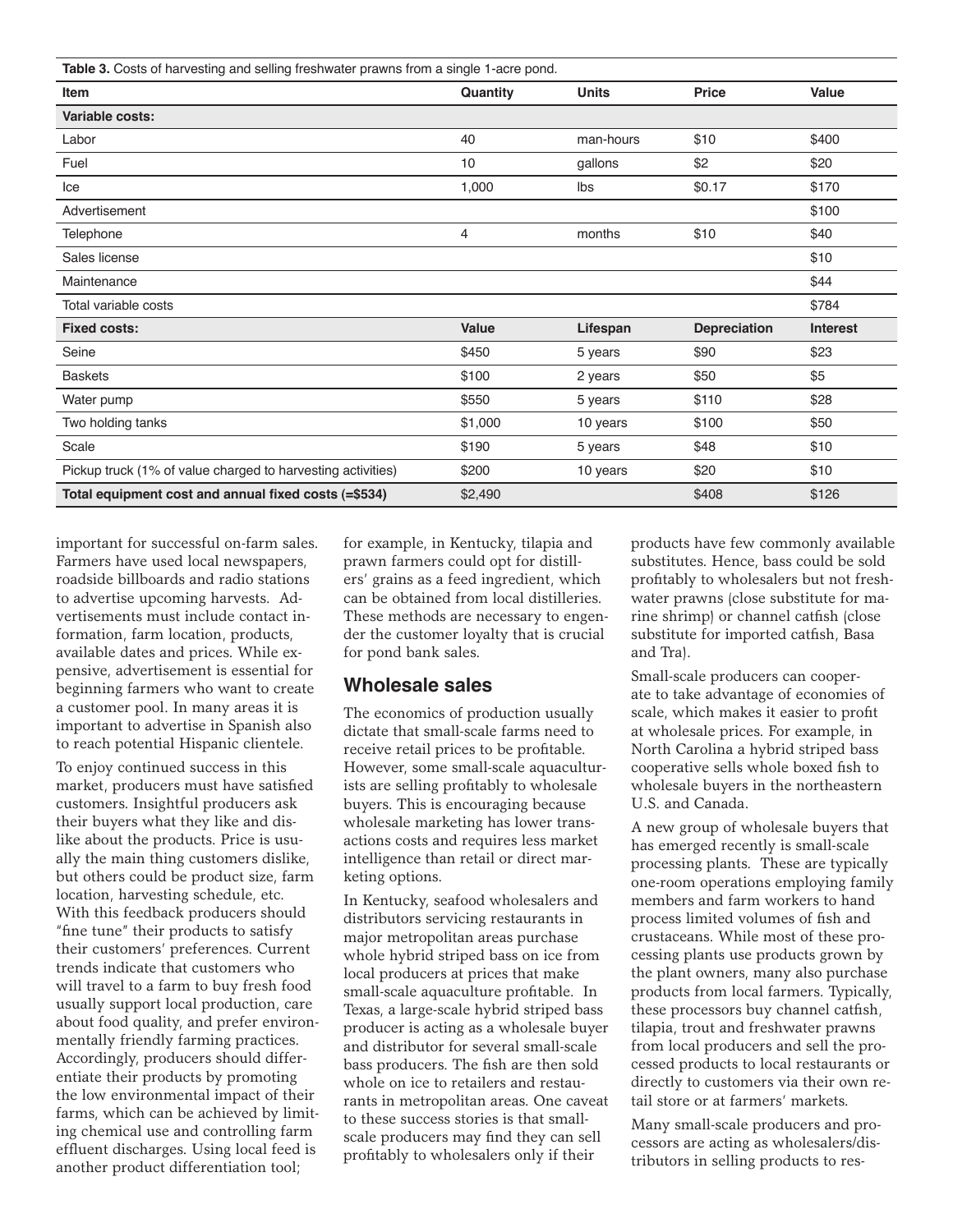taurants. They take advantage of the tendency of chefs in fine restaurants to feature locally grown foods. In Kentucky, some restaurants in Louisville and Lexington have shown a strong interest in products such as fresh hybrid striped bass and largemouth bass, fresh paddlefish and fresh tilapia. These products are supplied to them by local producers and a local seafood distributor. In Kentucky and Tennessee, restaurants near traditional sport fisheries have a customer demand for fresh catfish fiddlers (headed and gutted fish), striped bass and bluegill, which they buy from local producers. In Virginia, local restaurants are purchasing whole hybrid striped bass and rainbow trout directly from producers.

One obvious question is: How profitable is it for a producer to make regular restaurant deliveries? Using an actual fish distribution scenario from Kentucky, Table 4 provides an annual enterprise budget for distributing 200 pounds per week (50 pounds per week to four restaurants) of whole largemouth bass at a price of \$6 per pound for 48 weeks per year. The operating costs include the costs of fish, fuel, labor, ice, telephone and maintenance. The fixed costs include the costs of a light-duty pickup truck (used 1 day per week), packaging

material, and a small scale. This budget shows an annual return to labor for this small-scale enterprise of more than \$10,000. Table 4 can be generalized for other producer-to-restaurant product delivery scenarios.

Producers should realize that local wholesale buyers are usually very selective. They want specific species, sizes and product forms, and they want delivery at pre-specified times. For example, restaurants may want 50 pounds of fresh gutted hybrid striped bass that are 1 pound in size delivered to them twice monthly on Fridays. To succeed in these markets, sellers must fill buyers' requirements exactly.

#### **Other marketing options**

Some producers have small-scale hatcheries and nurseries that produce fish fingerlings (e.g., channel catfish, tilapia, feed-trained largemouth bass, etc.) and juvenile crustaceans (freshwater prawns and Australian red claw crayfish) for sale to other aquaculture producers. Some of these small-scale hatcheries have their own "fish truck" operations and haul sport fish fingerlings to farm supply stores on an advertised schedule, where they sell to individual pond owners for recreational stocking purposes.

Some producers have opened their own pay-fishing ponds. A Virginia farmer has partitioned 1 acre of an 8-acre pond using plastic netting. The 1-acre area is the fee-fishing site and it is stocked with fish that are grown in cages in the remaining 7-acre pond area. A few producers are selling ornamental aquatic plants to garden pond supply stores and garden centers. Others are supplying restaurants with fresh tilapia as well as herbs and vegetables grown in greenhouse aquaponics systems, where the effluent water from fish tanks is used to nourish vegetables and herbs.

## **Opportunities and challenges**

Many state departments of agriculture have marketing programs that promote locally grown products. These state departments, along with aquaculture marketing specialists at local land grant universities, can help prospective farmers target appropriate products and markets. These professionals have information about the products and markets currently available within the state and about government-sponsored programs to assist with agricultural marketing. They should be able to tell you what products buyers prefer, what

**Table 4.** Annual enterprise budget for a small-scale fish delivery operation selling largemouth bass on ice to four local restaurants at 50 pounds per upon the restaurants at 50 pounds per week for 48 weeks per year. Interest rate = 10% per annum.

| per week for 40 weeks per year. Interest rate $= 10\%$ per annum. |          |              |                     |                 |
|-------------------------------------------------------------------|----------|--------------|---------------------|-----------------|
| <b>Item</b>                                                       | Quantity | <b>Units</b> | <b>Price</b>        | <b>Value</b>    |
| Revenue:                                                          |          |              |                     |                 |
| Whole largemouth bass                                             | 9,600    | Ibs          | \$6.00              | \$57,600        |
| Variable costs:                                                   |          |              |                     |                 |
| Whole largemouth bass                                             | 9,600    | Ibs          | \$4.00              | \$38,400        |
| Fuel                                                              | 960      | gallons      | \$2.00              | \$1,920         |
| Labor                                                             | 192      | man-hours    | \$10.00             | \$1,920         |
| Ice                                                               | 9,600    | lbs          | \$0.17              | \$1,632         |
| Telephone                                                         | 12       | months       | \$10                | \$120           |
| Maintenance                                                       |          |              |                     | \$200           |
| Total annual operating expenses                                   |          |              |                     | \$44,192        |
| Interest on operating costs                                       |          |              |                     | \$4,419         |
| <b>Fixed costs:</b>                                               | Value    | Lifespan     | <b>Depreciation</b> | <b>Interest</b> |
| Vehicle (14% of value charged)                                    | \$1,400  | 10 years     | \$140               | \$70            |
| Ice chests                                                        | \$80     | 2 years      | \$40                | \$4             |
| Scale                                                             | \$200    | 5 years      | \$40                | \$10            |
| <b>Total annual fixed costs</b>                                   |          |              |                     | \$304           |
| <b>Annual profit</b>                                              |          |              |                     | \$8,685         |
| <b>Returns to labor</b>                                           |          |              |                     | \$10,605        |
|                                                                   |          |              |                     |                 |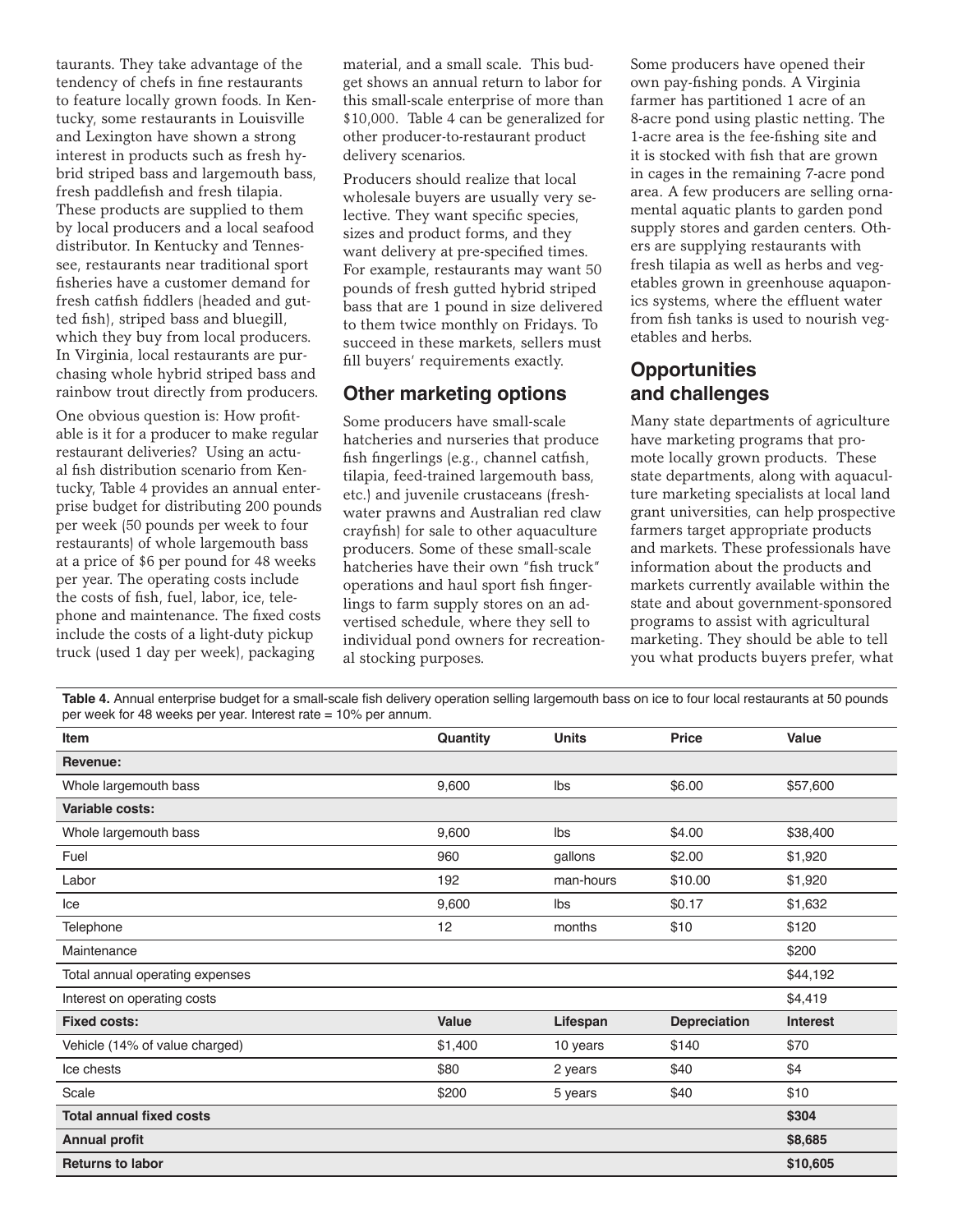prices are paid, and what it costs to access the markets. Since "trial-and-error" is a very expensive business strategy, using these professional resources makes economic sense.

The key to successful small-scale aquaculture is finding unserviced or poorly serviced markets (Quagrainie, 2006). Some of the most lucrative markets are in live sales, because buyers who want live organisms tend to pay a higher price for them and have a limited supply. And because the holding and transportation of live aquatic animals is very costly, farms located near buyers have a competitive advantage over farms farther away. Live sales also avoid the costs of processing and packaging.

On-farm sales, farmers' market sales and restaurant sales all can be profitable. However, on-farm sales require an investment in advertising and product differentiation, and unless a farm is close to a population center, on-farm sales may not be practical.

With farmers' markets the producer will have market membership fees, gate and booth fees, costs of product transportation and storage, etc. A recent study showed that most customers at farmers' markets prefer processed fillets over unprocessed fish, which can be cost prohibitive to many small-scale farmers. However, there is strong demand for fresh catfish and tilapia fillets in Kentucky's farmers' markets at prices that would make small-scale production and processing profitable (Dasgupta, 2008).

Restaurant sales can be profitable because many restaurants seek unique local products to make their menus more exotic (Tables 2 and 4). Experienced marketers know that chefs want the local products to be sufficiently different from the seafood that food service distributors usually provide. Kentucky's catfish farmers tried in vain to sell fresh fillets to restaurants, because chefs could obtain frozen imported fillets, a close substitute product, at a much lower price. However, if a unique product is offered, many chefs are willing to pay a premium price. Hence, farmers should research the market to learn which aquaculture products are unique enough to command premium prices.

#### **A marketing plan**

A marketing plan has the following components: 1) cover sheet, 2) executive summary, 3) strengths/weaknesses/opportunities/threats (SWOT) analysis, 4) products and markets description, 5) marketing strategy, 6) financial forecasts, and 7) measurements of progress (Kime et al., 2004). Table 5 contains an outline of a marketing plan. More information is available from the United States Small Business Administration: *www.sba.gov/small businessplanner/manage/marketandprice/ SERV\_MARKETINGPLANS.html*

Marketing plans not only help producers be more focused in their aquaculture businesses, but also help them secure business loans.

The cover sheet contains the name and contact information for the farm, the

date of the plan, and the name of the person who prepared the plan.

The executive summary is a brief description of the products being sold, the markets being addressed, the marketing strategies being used, and the firm's expectations about the amount of product that can be sold and at what price. Example: "This farm sells live/freshly killed whole hybrid striped bass and tilapia to wholesalers and end users, respectively. The goal is to sell 500 pounds of bass per month (from July through December) to a local wholesaler/distributor for \$2.75 per pound. The tilapia will be sold to Hispanic consumers during the September/October harvest season at \$3.00 per pound. The main marketing goal is to work closely with the wholesaler/distributor and regional restaurant chefs to increase the demand for fresh

| Table 5. Outline of a marketing plan for a small-scale aquaculture farm. |                                                                                                                                                                                                               |  |
|--------------------------------------------------------------------------|---------------------------------------------------------------------------------------------------------------------------------------------------------------------------------------------------------------|--|
| Item                                                                     | <b>Topics</b>                                                                                                                                                                                                 |  |
| Cover sheet                                                              | Name and contact information of the farm. Name of person preparing<br>the plan and date of plan.                                                                                                              |  |
| Executive summary                                                        | Summarize the following information:                                                                                                                                                                          |  |
|                                                                          | 1) What products are being sold?                                                                                                                                                                              |  |
|                                                                          | 2) What markets are being addressed?                                                                                                                                                                          |  |
|                                                                          | 3) What quantity of products are expected to be sold and at what<br>prices?                                                                                                                                   |  |
|                                                                          | 4) What marketing strategies are being used?                                                                                                                                                                  |  |
| <b>SWOT analysis</b>                                                     | 1) What are the strengths and weaknesses of the firm?                                                                                                                                                         |  |
|                                                                          | 2) What opportunities and threats are posed by the business<br>environment and markets and that can affect the firm?                                                                                          |  |
| Objectives                                                               | Outline a few (5 or fewer) goals that this marketing plan will address.<br>The goals must each be practical, measurable, and have a completion<br>date.                                                       |  |
| Marketing strategy                                                       | Formulate a plan for implementing the above objectives by<br>investigating:                                                                                                                                   |  |
|                                                                          | 1) Who are the firm's target customers and what do they value?                                                                                                                                                |  |
|                                                                          | 2) What products does the firm offer?                                                                                                                                                                         |  |
|                                                                          | 3) Who are the firm's competitors?                                                                                                                                                                            |  |
|                                                                          | 4) Are the firm's products unique from their competitors' products?                                                                                                                                           |  |
|                                                                          | 5) How are the firm's products distributed, packaged, and priced?                                                                                                                                             |  |
|                                                                          | 6) How does the firm promote/advertise the products and obtain<br>feedback from customers                                                                                                                     |  |
| <b>Financial forecasts</b>                                               | 1) How much will it cost to implement the above strategy?                                                                                                                                                     |  |
|                                                                          | 2) How will the earnings change due to the above strategy?                                                                                                                                                    |  |
|                                                                          | 3) Using enterprise budgets, cash-flow statements, income statements<br>and balance sheets, forecast the effects of the marketing strategy on<br>the firm income, cash flow position, and equity of the firm. |  |
| Measurement                                                              | Indicate if the firm is already making progress towards achieving its<br>indicated objectives and when it should realize all its objectives.                                                                  |  |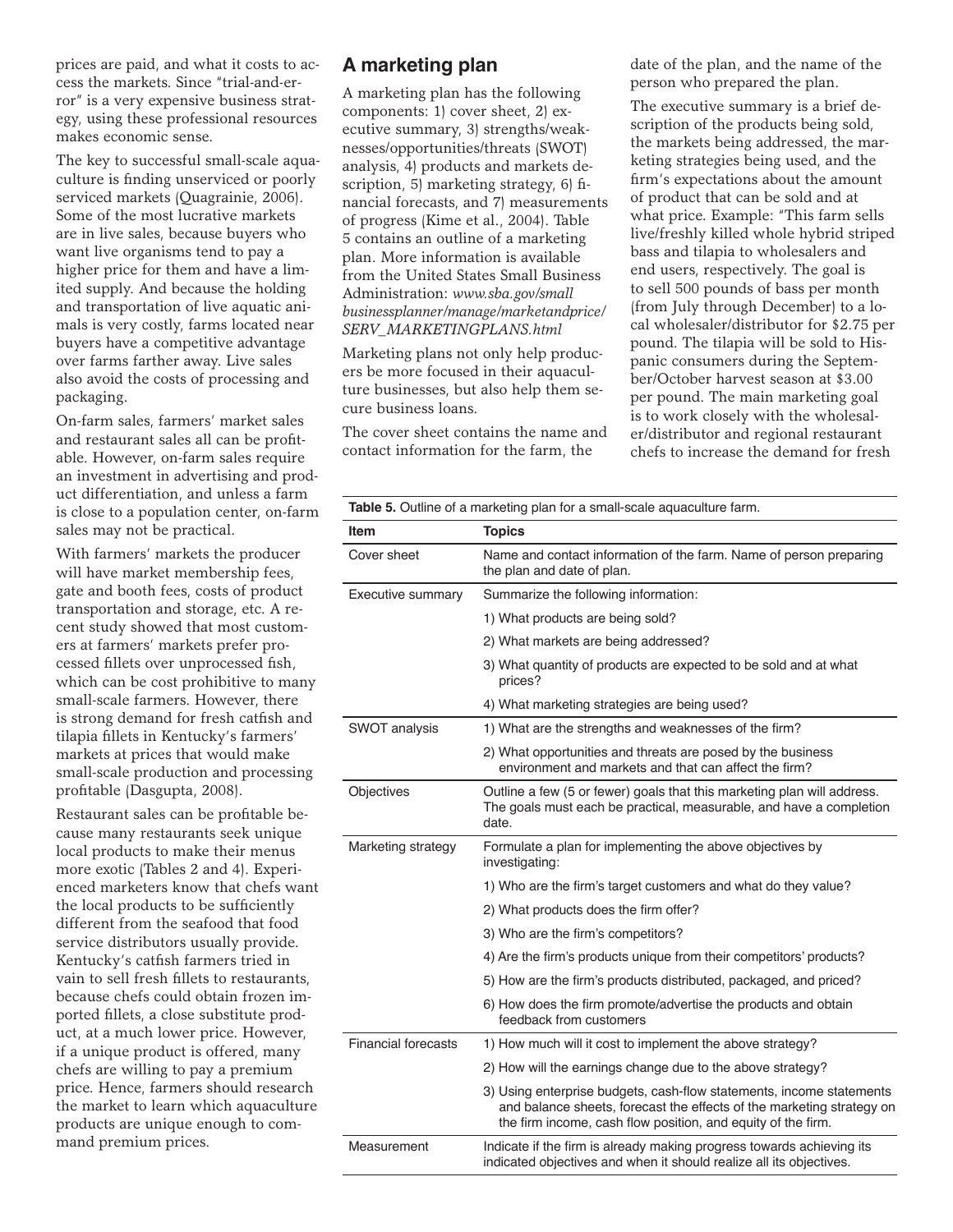hybrid striped bass by 10 percent per year over the next 5 years."

The SWOT analysis describes the strengths, weaknesses, opportunities and threats of the current marketing situation. Example:

- Strengths-1) existing farm ponds that could be adapted for aquaculture; 2) heated greenhouses that could be used for seed stock production; 3) restaurants or farmers' markets within a 4-county radius that will buy locally grown food.
- • Weaknesses—1) products are too costly to compete with seafood available through large-scale wholesalers, food service distributors, and grocers; 2) production capacity is less than 1,000 pounds per year, which limits marketing options; 3) the farm is totally dependent on out-of-state feed mills, adding significantly to feed shipping costs.

Carefully consider all factors that could be strengths or weaknesses in terms of successful marketing.

Under Opportunities and Threats, list factors external to the business that can help or block the firm's marketing opportunities. Example:

- Opportunities—1) large Hispanic population willing to purchase live fish such as tilapia and catfish; 2) local seafood wholesaler/distributor who is willing to feature locally grown products; 3) proximity to many metropolitan areas that have markets for live seafood, farmers' markets, etc.
- Threats—1) large volumes of lowercost seafood available to wholesalers, retailers and restaurants; 2) increasing grain and fuel prices may make feed and freight costs excessive in the future, etc.

A marketing strategy can be formulated by answering these questions:

- • Who are our customers and what do they value?
- What products do we offer?
- • Who are our competitors?
- Are our products unique from our competitors' products?
- • How are our products packaged and distributed?
- How are our products priced?
- • How do we promote our products

and obtain feedback from our customers?

Here is an example marketing strategy:

- 1) Our target customers are a local wholesaler/distributor and local Hispanic consumers.
	- a. The wholesaler/distributor wants a minimum of 500 pounds of whole 1.5- to 2-pound hybrid striped bass (HSB) on ice delivered monthly.
	- b. Hispanic consumers want 1.25to 2.00-pound live tilapia. Both groups of buyers want dependable service and prefer to have a relationship of trust with the farmer.
- 2) We offer pond-grown, unprocessed, fresh HSB on ice and cage-cultured tilapia sold live. The HSB are available year-round, but tilapia are available from September to October of each year.
- 3) Our competitors are:
	- a. Local competitors include two HSB producers and five tilapia producers in the state who can supply live fish.
	- b. Regional competitors include large-scale HSB producers in Mississippi, Arkansas and Indiana who are the primary suppliers of this product in the North Central, Southeastern and Eastern regions of the U.S. There are no large-scale regional competitors for live tilapia that can supply live fish to people in our county and surrounding counties.
	- c. International competitors include suppliers of frozen wholegutted tilapia and tilapia fillets from Latin America and Asia. Their products are carried by seafood wholesalers, retailers/ grocers and restaurants in our state. However, they cannot supply fresh fish locally.
- 4) Are our products unique from our competitors?
	- a. HSB and tilapia produced by us are very similar to the fish produced by our local competitors. Our tilapia can be differentiated from the perspective of taste: We purge our live fish in clean water before sale, while all our

local competitors sell their product directly from the pond.

- b. Our tilapia is a very different product than that provided by our international competitors. Our fish are alive at the point of sale and are superior in taste, texture, odor and appearance to frozen imported tilapia. Our fish, averaging 2 pounds, are also larger than the gutted tilapia available from grocery chains such as Wal-Mart.
- c. Our HSB are not physically different from HSB grown by our regional competitors. However, because we are closer to the wholesale buyer, we can provide fish that have the "just caught" freshness our regional competitors can't deliver. Our proximity to the buyer also makes it likely the wholesaler will rely more on us in the case of a supply shortfall.
- 5) How are the products distributed and packaged?
	- a. Our HSB are packed as whole fish on ice in large Styrofoam coolers. There is a 2-inch layer of crushed ice beneath and on top of the fish. The coolers have small holes to drain melted ice. Each month, coolers with HSB are loaded on a pickup truck and driven to the wholesale buyer located 100 miles from the farm.
	- b. Our tilapia are kept in purging tanks and are sold live. Buyers are encouraged to bring their own coolers with ice or buy a Styrofoam cooler from us. The fish are chill-killed in ice-water, at the point of sale, and packed in coolers on ice.
- 6) Our products are priced according to the prevailing market prices and production costs. We negotiate a price with the wholesale buyer for HSB on an annual basis. We keep track of our expenses and breakeven prices to ensure that the contract price exceeds the break-even price by at least 10 percent. Tilapia is priced at the break-even price plus at least 10 percent. We also check prices of live tilapia from our local competitors to keep our prices comparable.